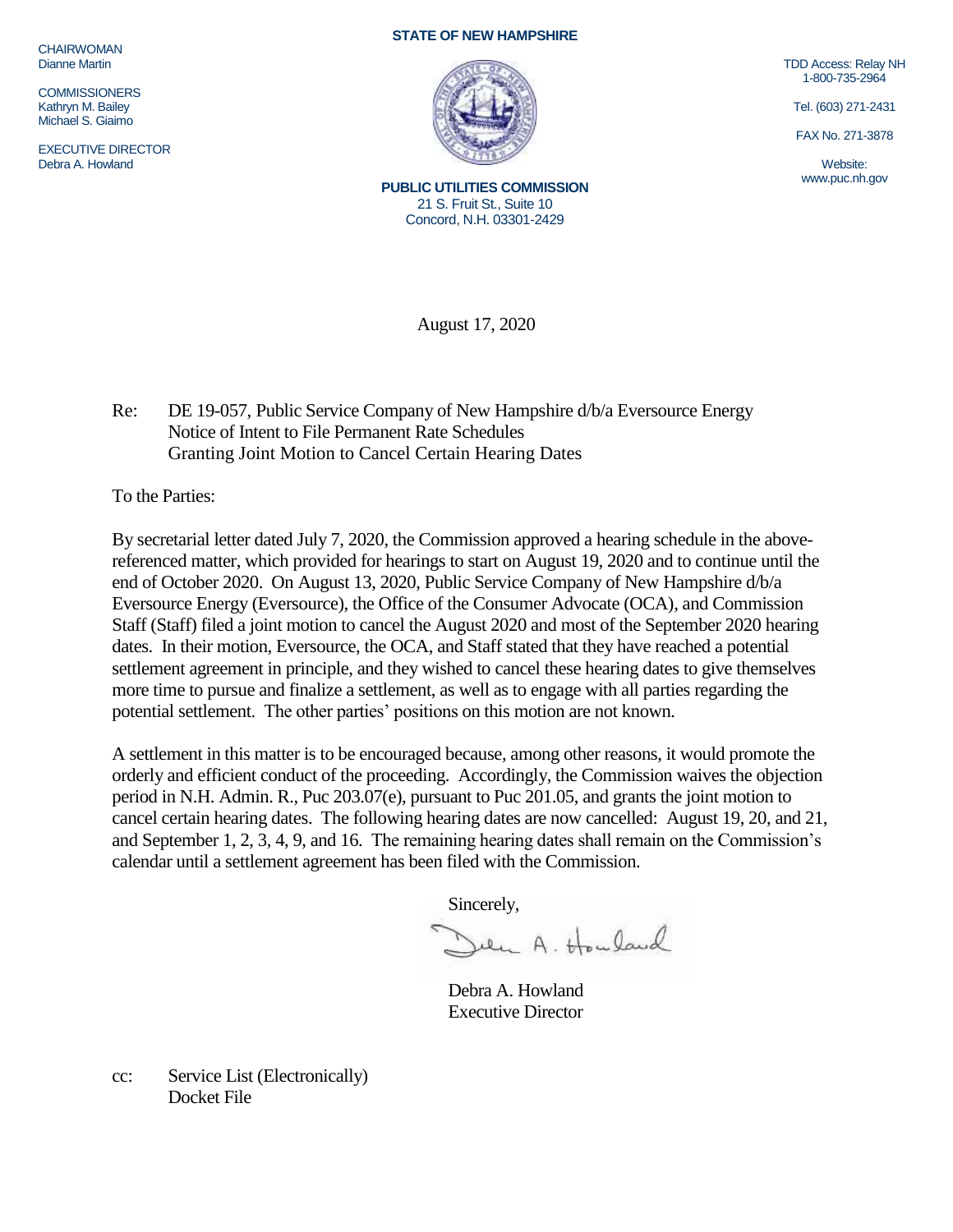## Service List - Docket Related

Docket#: 19-057 Printed: 8/17/2020 Email Addresses

ExecutiveDirector@puc.nh.gov palvarez@wiredgroup.net suzanne.amidon@puc.nh.gov robert.bersak@eversource.com mbirchard@keyesfox.com aboyd@acadiacenter.org brianna@cleanenergynh.org james.brennan@oca.nh.gov kelly@cleanenergynh.org brian.buckley@puc.nh.gov rburke@nhla.org mcampbell@keeganwerlin.com richard.chagnon@puc.nh.gov pradip.chattopadhyay@oca.nh.gov jessica.chiavara@eversource.com john@johncoffman.net roger@fsconline.com kristi.davie@eversource.com johndefever@yahoo.com kurt.demmer@puc.nh.gov allen.desbiens@eversource.com paul.dexter@puc.nh.gov troy.dixon@eversource.com jdonahue@preti.com pearl.donohoo-vallett@brattle.com jay.dudley@puc.nh.gov Stephen.Eckberg@puc.nh.gov eemerson@primmer.com matthew.fossum@eversource.com tom.frantz@puc.nh.gov mhorne@hcc-law.com tklaes@blueridgecs.com donald.kreis@oca.nh.gov erica.menard@eversource.com tmlarkinassociates@gmail.com madeleine@cleanenergynh.org karen.moran@puc.nh.gov scott@sjmuellerlaw.com dmullinax@blueridgecs.com rnelson@strategen.com elizabeth.nixon@puc.nh.gov amanda.noonan@puc.nh.gov ocalitigation@oca.nh.gov rebecca.ohler@des.nh.gov